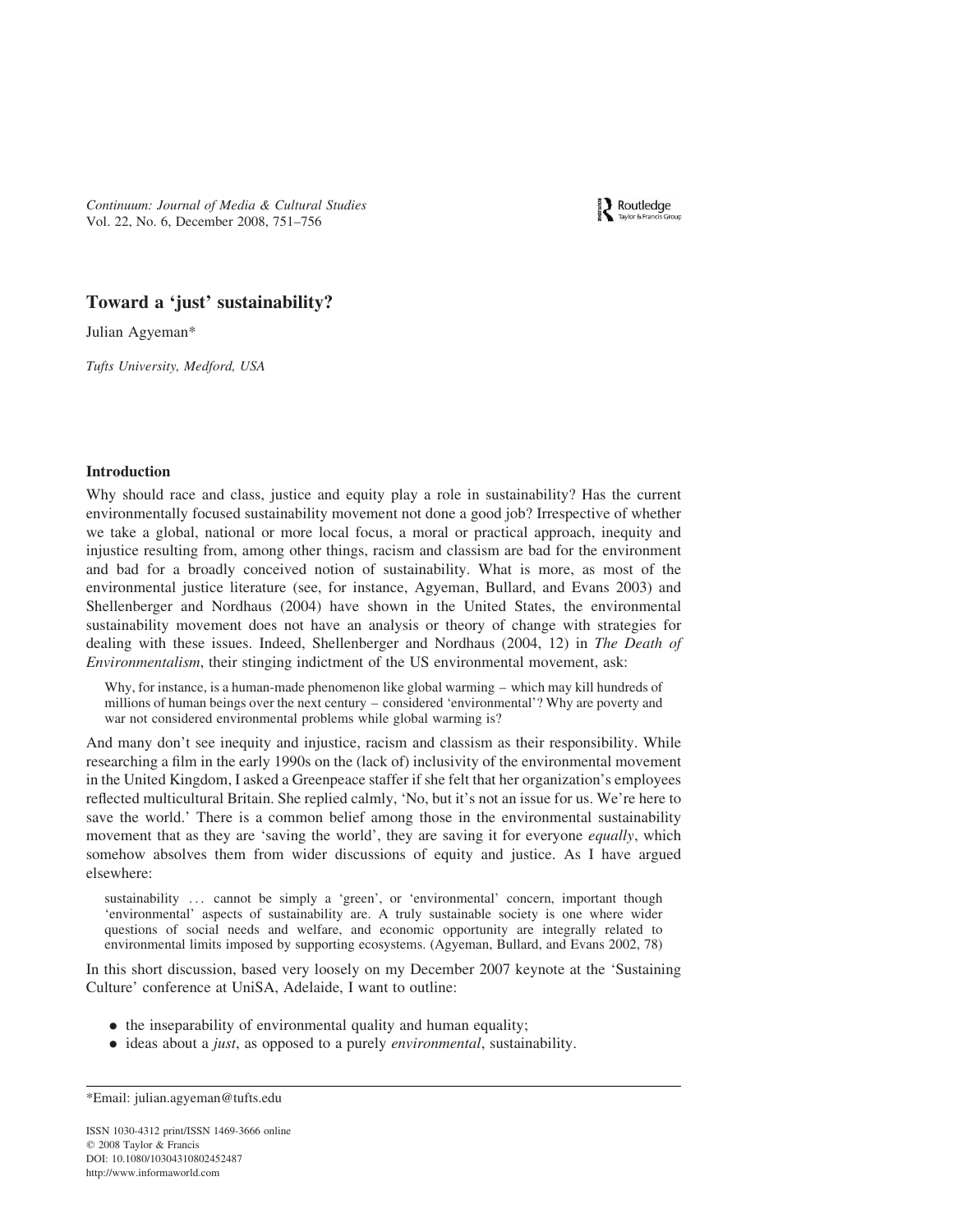# 752 J. Agyeman

## The inseparability of environmental quality and human equality

In recent years it has become increasingly apparent that the issue of environmental quality is inextricably linked to that of human equality. Wherever in the world environmental despoliation and degradation is happening, it is almost always linked to questions of social justice, equity, rights and people's quality of life in its widest sense.

It has been shown by Torras and Boyce (1998) that, globally, countries such as Sweden, Denmark, Norway and Finland with a more equal income distribution, greater civil liberties and political rights and higher literacy levels, tend to have higher environmental quality (measured in lower concentrations of air and water pollutants, access to clean water and sanitation) than those with less equal income distributions, fewer rights and civil liberties and lower levels of literacy. Similarly, in a survey of the 50 US states, Boyce et al. (1999) found that states (predominantly southern) with greater inequalities in power distribution (measured by voter participation, tax fairness, Medicaid access and educational attainment levels) had less stringent environmental policies, greater levels of environmental stress and higher rates of infant mortality and premature deaths. At an even more local level, a study by Morello-Frosch (1997) of counties in California showed that highly segregated counties in terms of income, class and race had higher levels of hazardous air pollutants. The message? From global to local, human inequality is bad for environmental quality.

If sustainability is to become a process with the power to *transform*, as opposed to its current environmental, stewardship or reform focus, justice and equity issues need to be incorporated in its very core. Our present 'green' or 'environmental' orientation of sustainability is basically about tweaking our existing policies. Transformative sustainability or *just* sustainability implies a paradigm shift that in turn requires that sustainability takes on a redistributive function. To do this, justice and equity must move centre stage in sustainability discourses, if we are to have any chance of a more sustainable future.

#### Ideas about a just, as opposed to a purely environmental, sustainability

At present, much theorizing and activity on sustainability and sustainable development is based on environmental sustainability or environmental stewardship. Based on the New Environmental Paradigm of Catton and Dunlap (1978), environmental sustainability is very good on 'inter-generational equity' – equity to as yet unborn generations – but has little to say about 'intra-generational equity' – equity or social justice now. I call this the 'equity deficit' of environmental sustainability.

This dominant, 'equity-deficit environmentalism' is precisely why the environmental justice project, paradigm and movement grew, first in the United States, but now in other countries. Environmental justice organizations emerged from grassroots activism in the Civil Rights Movement. Unlike environmental sustainability, environmental justice is, according to Taylor (2000), a framework for integrating class, race, gender, environment and social justice concerns. It can be understood as a local, grassroots or 'bottom-up' community reaction to external threats to the health of the community that have been shown to disproportionately affect people of colour and low-income neighbourhoods (Bullard 1990, 1993). The environmental justice project has redefined the term 'environment' so that the dominant wilderness, greening and natural resource focus now includes urban disinvestment, racism, homes, jobs, neighbourhoods and communities. The 'environment' became discursively different; it became 'where we live, where we work and where we play' (Alston 1991).

It will come as no surprise that these two paradigms, the New Environmental Paradigm and the Environmental Justice Paradigm, drive two movements that look very different. Without wishing to essentialize, there is abundant research that characterizes the environmental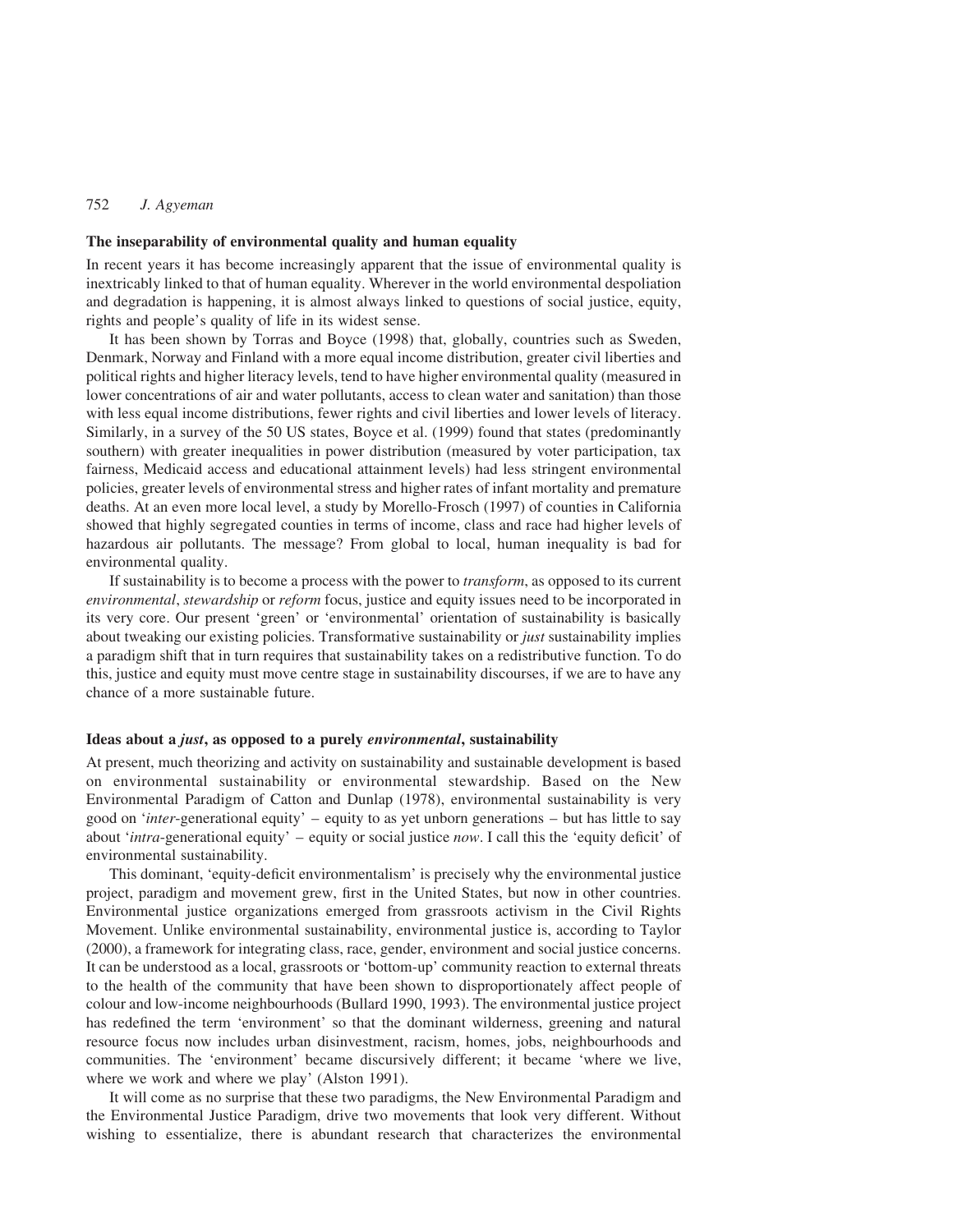sustainability movement as largely white, educated and middle class while the environmental justice movement is largely low-income, people of colour driven. At a more global level, this difference is amplified and played out at conferences between the richer countries and the notfor-profits of the global North that want to discuss a 'green' agenda of environmental protection, biodiversity, and the protection of the ozone layer, versus those poorer ones in the South that are proponents of a 'brown' agenda of poverty alleviation, infrastructural development, health and education. McGranahan and Satterthwaite (2000) call these agendas the 'ecological sustainability' and 'environmental health' agendas, respectively. Notwithstanding the historical mistrust between these two largely separate movements and agendas, the differences between them are based primarily on the issues of race and class, justice and equity and how these play out in terms of services, not about the need for greater environmental protection. There is, however, I believe, an emergent middle way between the green/New Environmental Paradigm and the brown/Environmental Justice Paradigm that I call the *Just Sustainability* Paradigm.

The 'Just Sustainability Paradigm' is an emerging discursive frame and paradigm. It is not, however, rigid, single and universal, thereby avoiding the charge of essentialism. It links to both the green/New Environmental Paradigm and the brown/Environmental Justice Paradigm. In this sense, it can be seen as being both flexible and contingent, composed of overlapping discourses that come from recognition of the validity of a variety of issues, problems and framings. It arises from the definition of sustainability of Agyeman, Bullard, and Evans  $(2003, 5)$  – 'the need to ensure a better quality of life for all, now and into the future, in a just and equitable manner, whilst living within the limits of supporting ecosystems' – which prioritizes justice and equity, but does not downplay the environment, our life-support system. In essence, it is malleable, acting as a 'bridge' spanning the continuum between the green/New Environmental Paradigm and the brown/Environmental Justice Paradigm.

An example of a not-for-profit organization in the United States that is operating firmly within the Just Sustainability Paradigm is Urban Ecology, based in Oakland, California. Founded in 1975, its website says:

Urban Ecology has not focused on the traditional environmental priorities of preserving land, air and water. Neither have we had a traditional community development focus aimed at, for example, generating affordable housing. Rather, our work has integrated elements of these disciplines and others, with healthy 'human habitats' as the common denominator. We have sought to advance sustainability in the Bay Area using three main strategies – alternative visioning, education and policy advocacy, with all of our work grounded in the three E's of environment, economy and social equity. (http://www.urbanecology.org)

Note that Urban Ecology eschews both, on the one hand, a *'traditional environmental'* and on the other a 'traditional community development/environmental justice' focus in favour of just sustainability or what they call 'healthy human habitats'. Urban Ecology is engaged in two primary avenues towards promoting just sustainability principles in land-use planning within the San Francisco Bay Area. Firstly, its 'Community Design Program' provides planning and design services to low-income urban neighbourhoods, such as the Weeks Neighborhood in East Palo Alto, to assist them with community development. They have developed a process to bring the services of city planners into communities to engage in local needs assessments and community visioning. Urban Ecology helps organizations to facilitate the drafting of a community plan that addresses the immediate and long-term needs of the area, and assists the local community organizations with implementation strategies. Although the needs of the community are given first priority, Urban Ecology staff promote ideas such as transit access, pedestrian-friendly streetscapes and affordable infill housing to help revitalize neighbourhoods with sustainability principles in mind.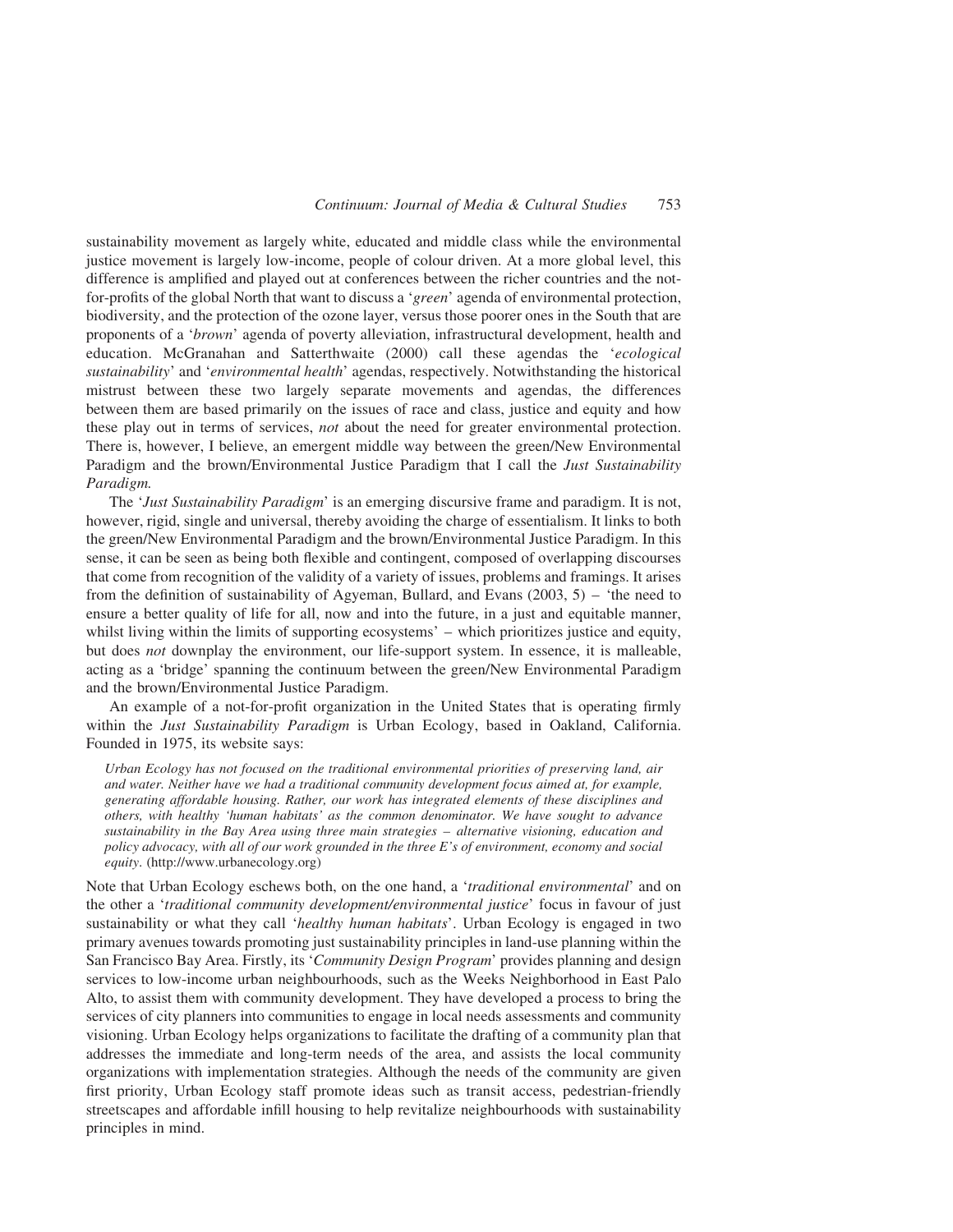## 754 J. Agyeman

Secondly, Urban Ecology's 'Sustainable Cities Program' approaches municipal governments such as Berkeley, Fremont, Oakland and San Francisco and works with community groups such as San Jose's Tamien Neighborhood Association to promote more sustainable development patterns. The suburbs at the frontiers of urban sprawl are encouraged to adopt Smart Growth principles that allow for diverse housing options and alternative transportation infrastructure. Urban Ecology advocates for infill development, affordable housing, transitoriented development, reduced parking requirements and mixed-use projects. It provides information to municipalities and citizen groups about private developers that have applied these principles in their projects. Urban Ecology also runs workshops for the public on how to review new projects and advocate for sustainable land development. In the Bay Area, the issues of urban sprawl, environmental preservation and social justice are deeply linked together, and groups such as Urban Ecology are working with many communities in pursuit of more local and regional just sustainability.

On the governmental side, an example of a city in the United States that is grappling with implementing the Just Sustainability Paradigm is San Francisco. Aside from its leadership in implementing the precautionary principle and the many just sustainability projects and programmes in the Bay Area, the Sustainable San Francisco website represents the most advanced integration of justice and equity of any city in the United States, as a part of its sustainability policy (Warner 2002). As evidenced by its website (and there are, of course, problems with this form of evidence), San Francisco appears to be making an effort to incorporate (environmental) justice into its sustainability policy and is taking steps towards implementation. The plan was initiated in 1993 by the San Francisco Board of Supervisors. Sustainable San Francisco organized the process of drafting a plan to include broad, long-term social goals, long-term objectives, specific actions, and community indicators for each topic area. Broader public comments were solicited in June to September 1996. The Sustainability Plan was adopted as official policy of the City and County of San Francisco in July 1997. Environmental justice is one of 15 'topic areas' of the Sustainable San Francisco Plan. Each topic area has five goals:

Sustainability Plan/Environmental Justice/Strategy

| Goal 1 | To establish meaningful participation in the<br>decision-making processes that affect historically disadvantaged<br>communities of San Francisco.                |
|--------|------------------------------------------------------------------------------------------------------------------------------------------------------------------|
| Goal 2 | To create a vibrant community-based economy with jobs and<br>career opportunities that allow all people economic<br>self-determination and environmental health. |
|        |                                                                                                                                                                  |
| Goal 3 | To eliminate disproportionate environmental burdens and                                                                                                          |
|        | pollution imposed on historically disadvantaged communities<br>and communities of color.                                                                         |
| Goal 4 | To create a community with the capacity and resources for                                                                                                        |
|        | self-representation and indigenous leadership.                                                                                                                   |
| Goal 5 | To ensure that social and economic justice are established as<br>an integral aspect of environmental well-being and sustainability.                              |

(http://www.sustainable-city.org/Plan/Justice/strategy.htm)

The San Francisco plan also delineates three sustainability indicators that can be used to assess progress in the area of environmental justice: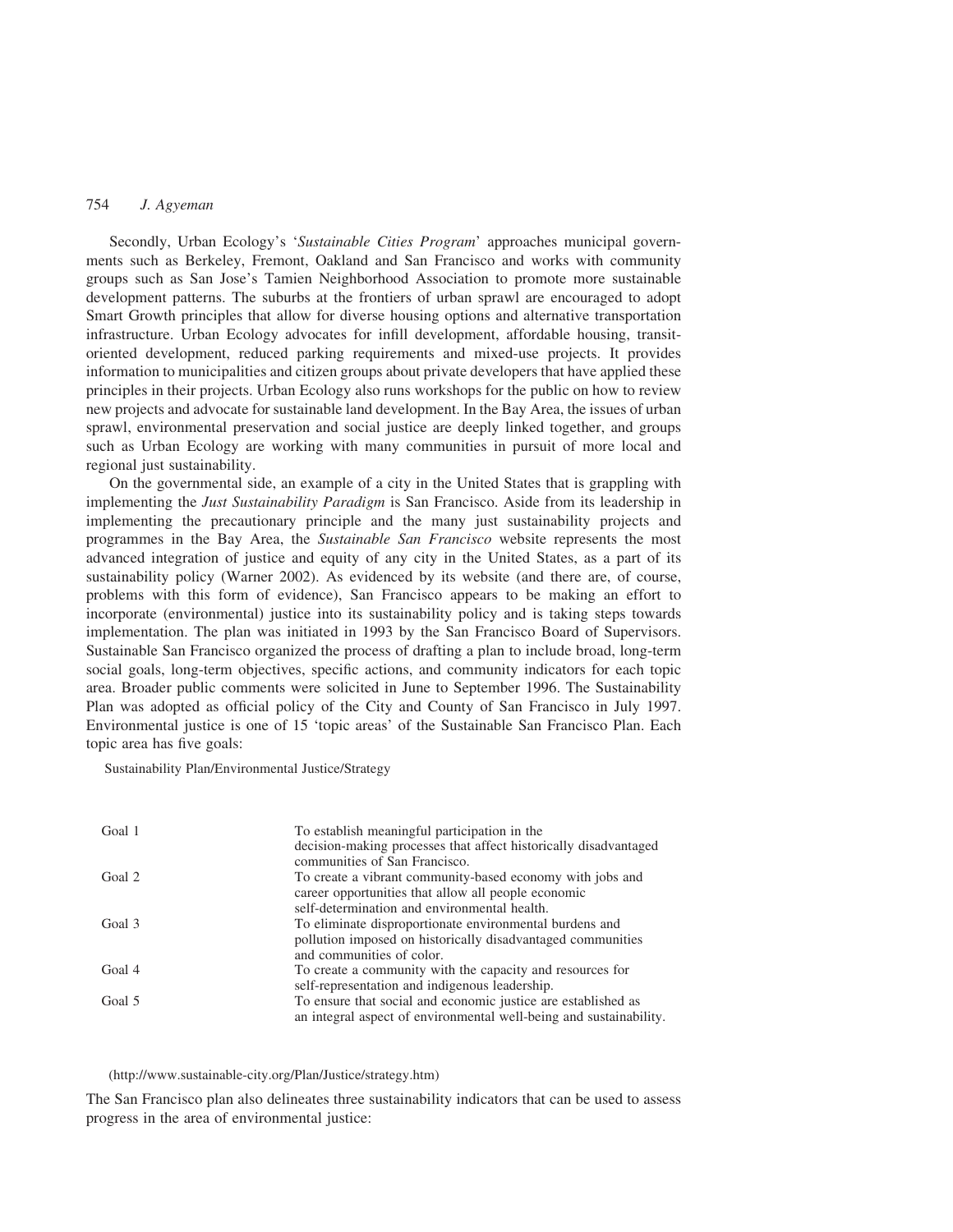Sustainability Plan/Environmental Justice/Indicators

Mean income level of people in historically disadvantaged communities.

Proportion of environmental pollution sources in historically disadvantaged communities with respect to San Francisco's other communities.

Participation of historically disadvantaged communities as a whole and their indigenous selfselected representatives in decision-making processes.

(http://www.sustainable-city.org/Plan/Justice/indicato.html)

### Summary

The dominant orientation of most sustainability discourses and practices has been 'environmental' or 'green', with little or no interest in, or conception of, the role or effects of inequity and injustice, racism and classism. The Just Sustainability Paradigm foregrounds four, albeit related, focal areas of concern that are not all represented by either the green/New Environmental Paradigm or the brown/Environmental Justice Paradigm:

- . Quality of Life;
- Present and Future Generations;
- . Justice and Equity;
- . Living within Ecosystem Limits.

It is only through a just sustainability focus that the true potential of sustainability and sustainable development will be realized.

### Notes on contributor

Julian Agyeman is Associate Professor, and Chair of Urban and Environmental Policy and Planning at Tufts University, Boston-Medford, MA, USA. He is co-founder, and co-editor of the international journal 'Local Environment: The International Journal of Justice and Sustainability'. His books include 'Local Environmental Policies and Strategies' (Longman 1994), 'Just Sustainabilities: Development in an Unequal World' (MIT Press 2003), 'Sustainable Communities and the Challenge of Environmental Justice' (NYU Press 2005) and 'The New Countryside? Ethnicity, Nation and Exclusion in Contemporary Rural Britain (The Policy Press 2006). He is a Fellow of the Royal Society of the Arts (FRSA), a member of the Board of the Center for Whole Communities in Vermont and is on the Editorial Boards of Environment: Science and Policy for Sustainable Development, Environmental Communication: A Journal of Nature and Culture, Sustainability: Science, Practice and Policy, The Journal of Environmental Education, and the Australian Journal of Environmental Education.

#### References

- Agyeman, J., R. Bullard, and B. Evans. 2002. Exploring the nexus: Bringing together sustainability, environmental justice and equity. Space and Polity 6, no. 1: 70–90.
- . 2003. Just sustainabilities: Development in an unequal world. London: Earthscan/MIT Press.

Alston, D. 1991. Moving beyond the barriers. Speech delivered at the First National People of Color Environmental Leadership Summit. Washington, DC, October.

Boyce, J.K., A.R. Klemer, P.H. Templet, and C.E. Willis. 1999. Power distribution, the environment, and public health: A state level analysis. Ecological Economics 29: 127–40.

Bullard, R. 1990. Dumping in Dixie. Boulder: Westview Press.

Bullard, R., ed. 1993.Confronting environmental racism: Voices from the grassroots. Boston: South End Press.

Catton, W., and R. Dunlap. 1978. Environmental sociology: A new paradigm. American Sociologist 13:  $41 - 9.$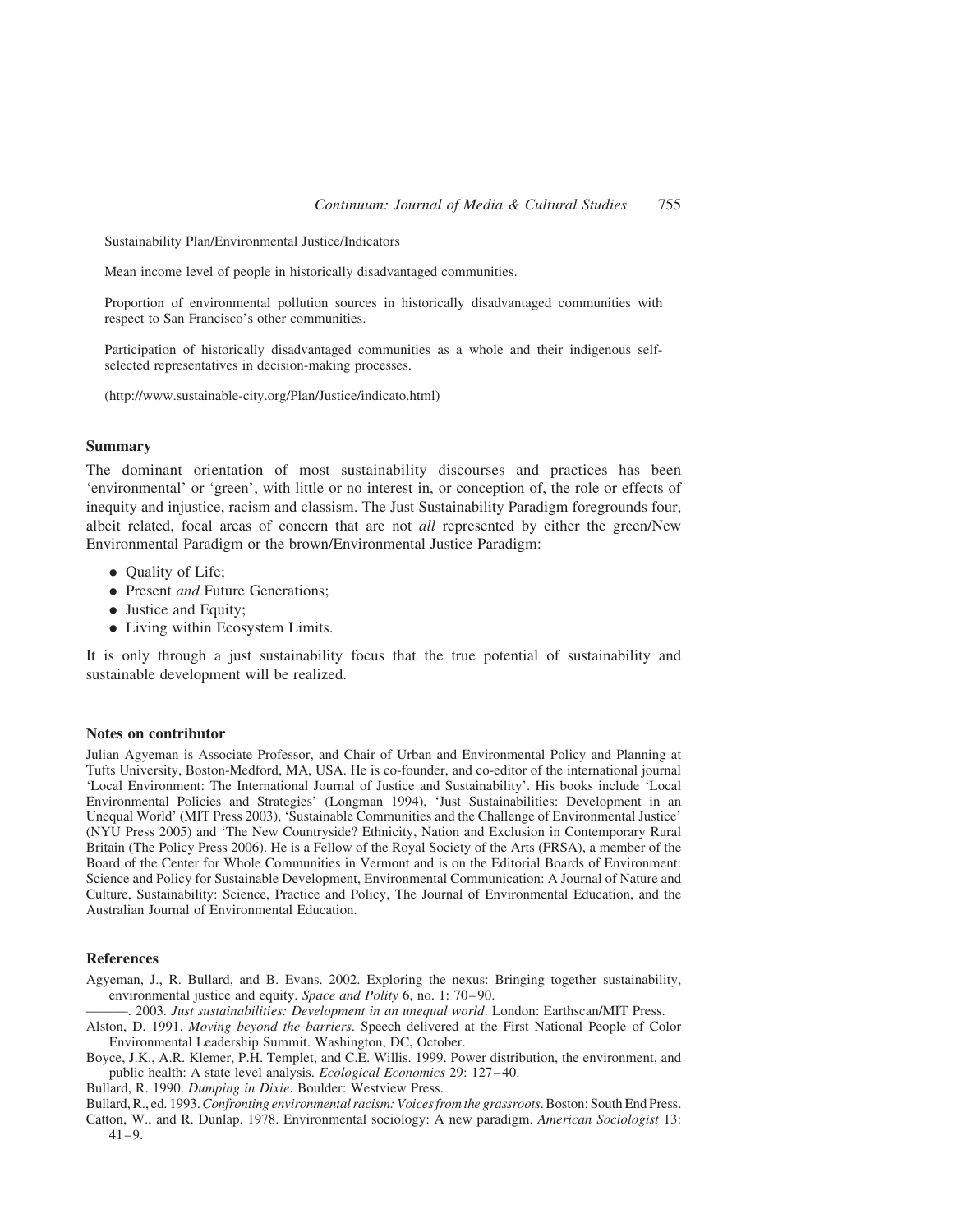# 756 J. Agyeman

- McGranahan, G., and D. Satterthwaite. 2000. Environmental health or ecological sustainability? Reconciling the brown and green agendas in urban development. In Sustainable cities in developing countries, ed. C. Pugh, 72-90. London: Earthscan.
- Morello-Frosch, R. 1997. Environmental justice and California's 'riskscape'. The distribution of air toxics and associated cancer and non cancer risks among diverse communities. Unpublished diss., Department of Health Sciences, University of California, Berkeley.
- Shellenberger, M., and T. Nordhaus. 2004. The death of environmentalism: Global warming politics in a post-environmental world. http://www.thebreakthrough.org/images/Death\_of\_Environmentalism.pdf (accessed 27 May 2005).
- Taylor, D. 2000. The rise of the environmental justice paradigm. American Behavioural Scientist 43, no. 4: 508– 580.
- Torras, M., and J.K. Boyce. 1998. Income, inequality and pollution: A reassessment of the environmental Kuznets curve. Ecological Economics 25: 147-60.
- Warner, K. 2002. Linking local sustainability initiatives with environmental justice. Local Environment 7, no. 1: 35 – 47.